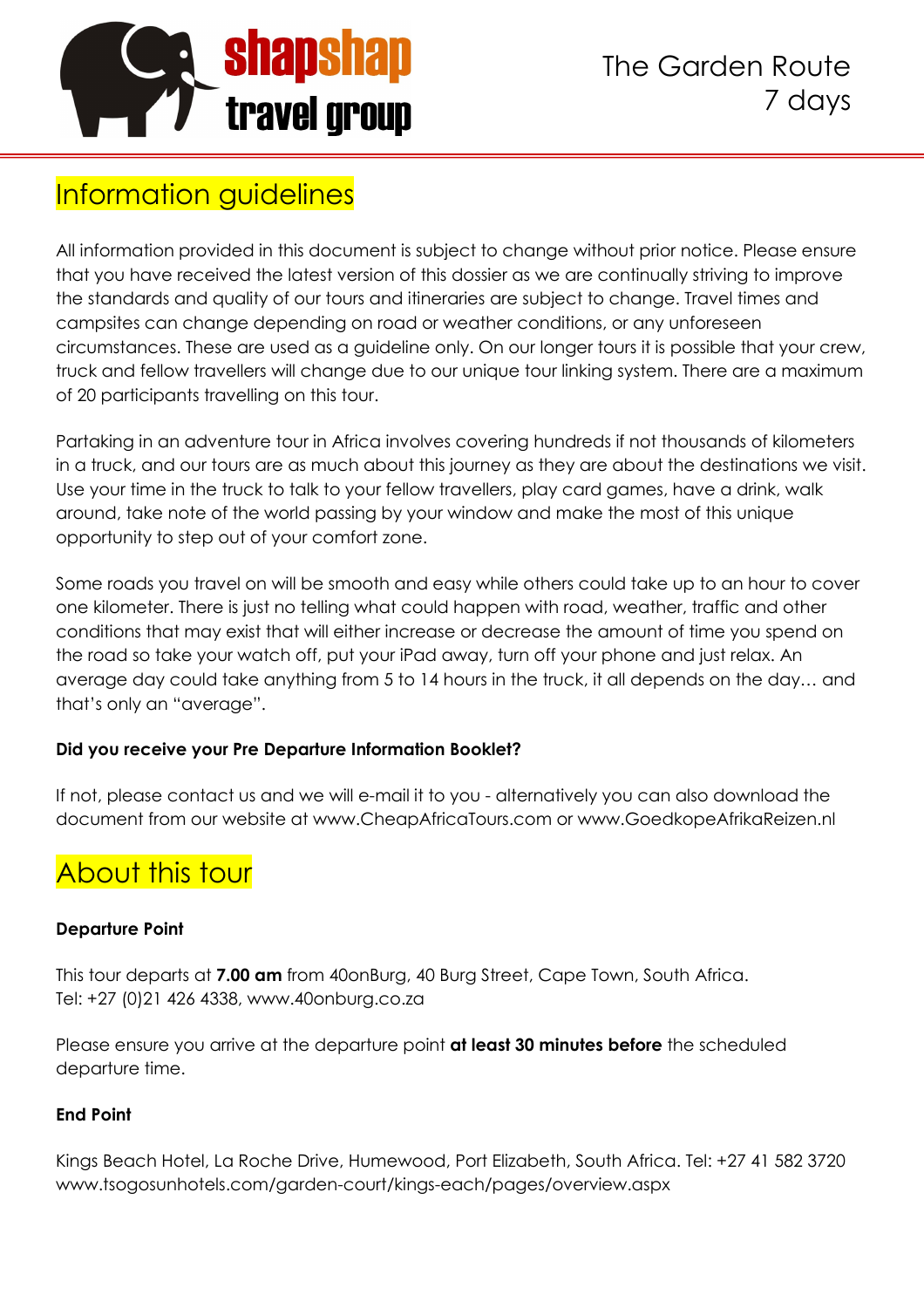#### **Countries Visited**

South Africa

#### **What's included**

All meals which are prepared and served at the overland truck / accommodation / qualified crew / filtered water / transport in the overland truck / included highlights as per the itinerary / entrance fees to National Parks.

#### **What's excluded**

All items of a personal nature, alcohol, soft drinks, snacks, souvenirs, tips, entrance fees associated with optional activities and optional activities (see list for an indication of prices).

#### **Vehicle**

Overland Truck

#### **Climate**

The African sun is very strong. Please use a factor 30 sunscreen and wear a hat. You should drink at least 3 litres of water per day to avoid dehydration. It can also get very cold during winter months on this route. Please see Pre Departure Booklet for detailed information.

#### **Pre and Post Tour Accommodation**

If you require accommodation before or after your tour we can arrange this for you. We can also arrange airport transfers. For more information, have a look on our website under "Hotels and Transfers"

#### **Arrival/ Departure**

Please be sure to arrive at least 1 day before your tour is due to depart. This will help avoid any unforeseen problems. We also highly recommend that you book your flights to depart at least one day after the tour officially ends.

#### **I Want More**

This tour will give you a good taste of what Southern Africa has in store for you. However, you can extend your adventure by adding more tour options... you could continue onward to Durban (7 more days or even up to Johannesburg (14 more days) and from there you could join the 14 day Discover Mozambique tour...

#### **Insurance (Compulsory)**

All clients require adequate Medical Insurance. Activity providers can refuse participation of activities, if the correct valid Medical Insurance is not provided.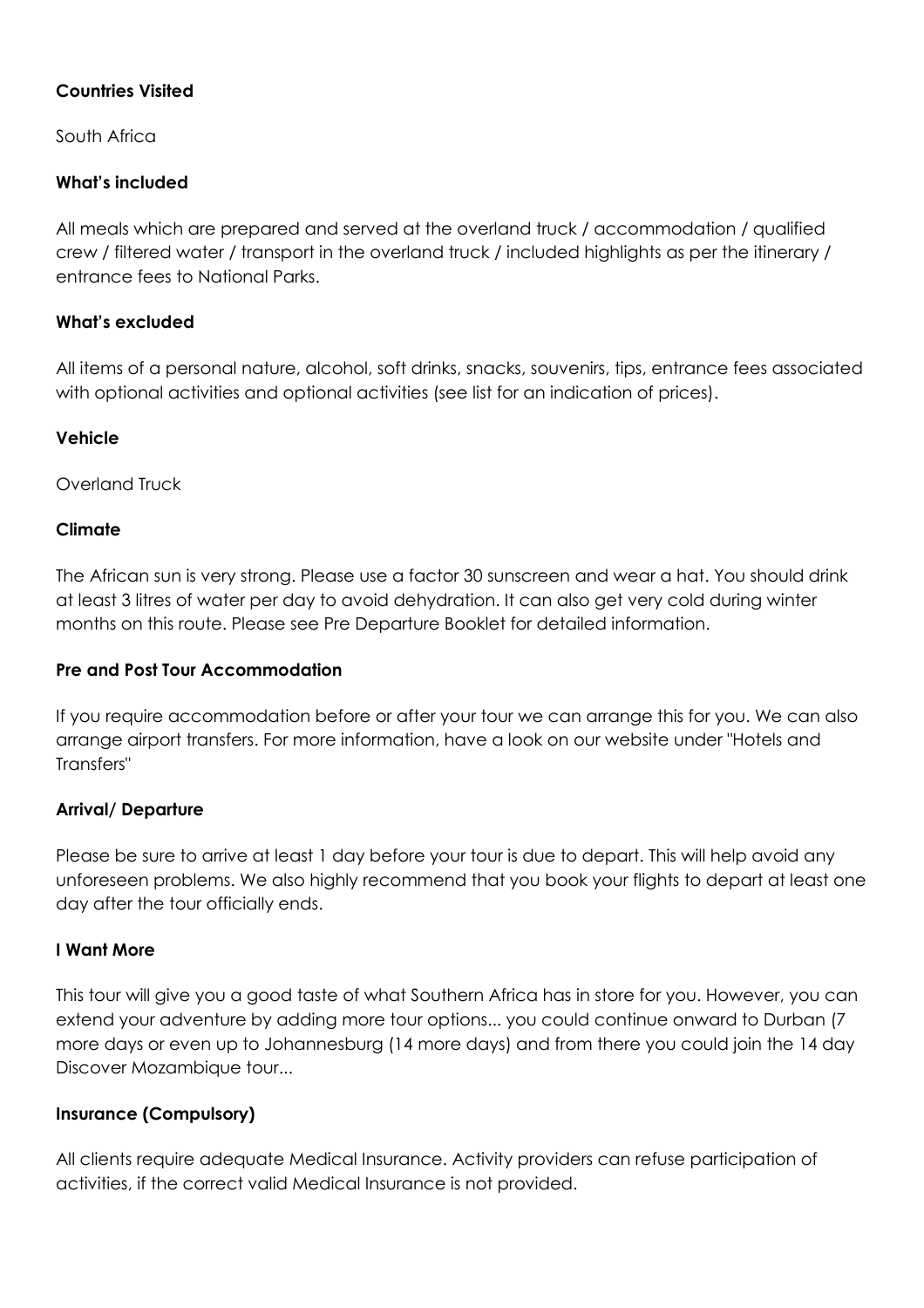#### **Currency and Banking**

As your tour may pass through multiple countries, we have prepared information on the use of local and foreign currencies, ATMs and Credit Cards for each country. This information is available on our website under FAQ (frequently asked questions).

#### **Health**

Please inform us of any pre-existing conditions such as diabetes or asthma and any prescription medicine you may be taking. We also need to know about any food allergies or physical disabilities that you may have.

#### **Vaccinations**

A Yellow Fever Certificate might be required for this tour depending on your nationality. Please see the Pre-Departure Information booklet for detailed information on vaccinations in Africa.

#### **Visas**

As visa requirements vary considerably from country to country and nationality to nationality, please contact the various embassies or a visa service agent in your home country to re-check your visa requirements at least 4 weeks prior to travelling. Please note that visas are the responsibility of the traveller and that ShapShap Travel and its partners will not be held responsible for guests being denied entry should they not be in the possession of the relevant visas.

All travellers must be in possession of a valid onward/return air ticket or proof of other means of transport enabling the traveller to leave the country in which your adventure tour passes or terminates. You should also have proof of sufficient funds (e.g. credit card) to see you through your time in the country. Should the adventure tour you are joining be re-entering a country, be sure to have a multiple entry visa that enables you to re-enter the country. In some cases visas are available on entry into a country and may be cheaper to do so, however for peace of mind and to speed up the border crossing process, ShapShap Travel will always advise you to get your visas prior to your trip if possible.

#### **Accommodation providers**

Accommodation providers are subject to change without notice, the accommodation listed in this dossier is our preferred supplier, but sometimes due to availability, we are unable to make use of the property listed in this dossier. If we cannot use the accommodation provider as listed we will substitute another property of similar standards, however, en-suite facilities are not always guaranteed.

## Detailed itinerary

#### **Day 1 – The Cape Whale Coast Route**

Made up of a collection of villages, farms, rivers, bays, coves and valleys, the Cape Whale Coast is a pristine stretch of the South African coastline which runs from the town of Rooiels for roughly 150km, to the east. We have a full day ahead of us which takes us from the bustling city centre of Cape Town via the vineyards and town of Stellenbosch to the town of Hermanus - not forgetting a stop at the largest breeding colony of the African Penguin, Stony Point Nature Reserve.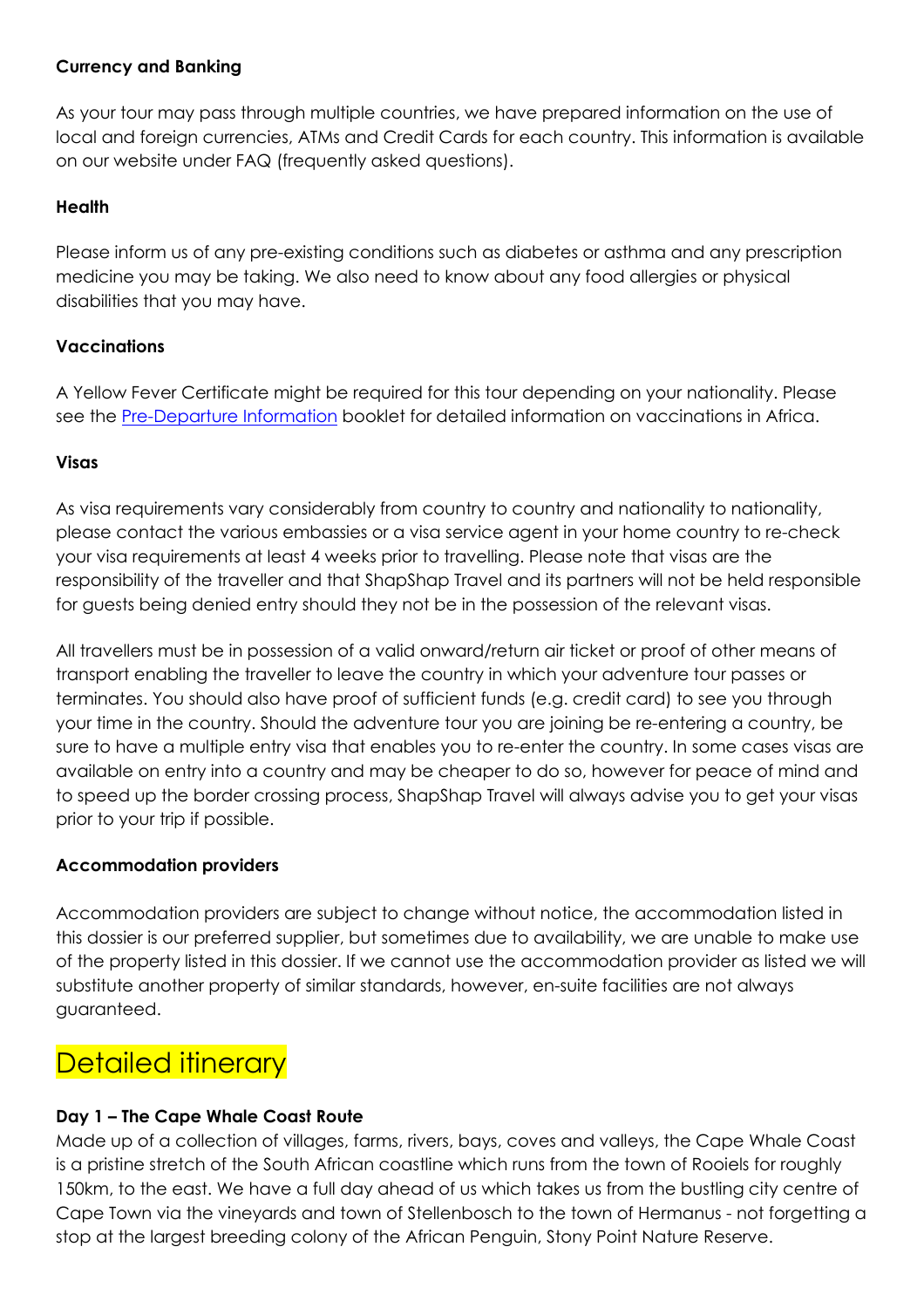During the months of July to November you may be lucky enough to see the southern right whales that visit the bay in Hermanus.

| <b>Accommodation</b> | Windsor Hotel: https://windsorhotel.co.za/                                                         |  |  |
|----------------------|----------------------------------------------------------------------------------------------------|--|--|
| <b>Facilities</b>    | <b>Accommodated:</b> Two per Room with En-suite Bathroom                                           |  |  |
|                      | <b>Camping:</b> Two per Room with En-suite Bathroom                                                |  |  |
| Route                | Cape Town to Hermanus                                                                              |  |  |
| <b>Meals</b>         | Lunch, Dinner                                                                                      |  |  |
|                      | <b>Included Highlight</b> Walk through the town of Stellenbosch, Stony Point Penguin Colony visit, |  |  |
|                      | Chocolate & Wine tasting                                                                           |  |  |

#### **Day 2 - Route 62 – Oudtshoorn**

Crossing the Hottentots-Holland Mountains this morning we set out for the Klein Karoo and our overnight stop in Oudtshoorn. We follow the scenic Route 62 today, stopping to experience one of the many farm stalls on the way. One of the more quirky highlights today is Ronnie's Shop... a rather interesting country pub. Our day ends with a guided tour of the famous Cango Caves, we can only marvel at the astonishing formations that have formed in these impressive limestone caves.

| <b>Accommodation</b> | Kleinplaas Holiday Resort: http://www.kleinplaas.co.za                  |  |
|----------------------|-------------------------------------------------------------------------|--|
|                      | OR Oude Meul Country Lodge: http://www.deoudemeul.co.za/                |  |
| <b>Facilities</b>    | <b>Accommodated:</b> Two per Room with En-suites Bathroom               |  |
|                      | <b>Camping:</b> Campsite with Shared Ablutions                          |  |
| Route                | Hermanus to Oudtshoorn                                                  |  |
| <b>Meals</b>         | Breakfast, Lunch, Dinner                                                |  |
|                      | <b>Included Highlight</b> Stop at Ronnie's Shop, Cango Caves Basic Tour |  |

#### **Day 3 - Heart of Garden Route**

Our morning starts as we make our way over the Outeniqua Mountains and descend to the beautiful Garden route coastline below. Our first stop for the day is a visit to the George Museum, a quirky and interesting museum displaying the local timber trade of the area. In the coming days we spend time hiking, relaxing at the beach and sampling the many optional activities available.

| <b>Accommodation</b> | The Dunes Hotel: https://dunesresort.co.za/              |  |  |
|----------------------|----------------------------------------------------------|--|--|
| <b>Facilities</b>    | <b>Accommodated:</b> Two per Room with En-suite Bathroom |  |  |
|                      | <b>Camping:</b> Two per Room with En-suite Bathroom      |  |  |
| <b>Meals</b>         | Breakfast, Lunch, Dinner                                 |  |  |
|                      | <b>Included Highlight</b> George Museum & Gardens        |  |  |
| Route                | Oudtshoorn to Garden Route                               |  |  |

#### **Day 4 – Tsitsikamma**

The Garden Route is a treasure trove of beautiful beaches, forest walks and an exciting menu of optional adventures. While our morning is set aside for some relaxation on the beaches of Plettenberg Bay, today offers a number of optional activities and your guide will assist you to get the most out the day. This afternoon we have the opportunity to visit the hidden gem of Nature's Valley, this beautiful village offers us a chance to enjoy a hike or simply relax on the pristine beach in this little paradise. In order to make the most of this day, the truck will run a set schedule and you are free to join or leave at the places that interest you.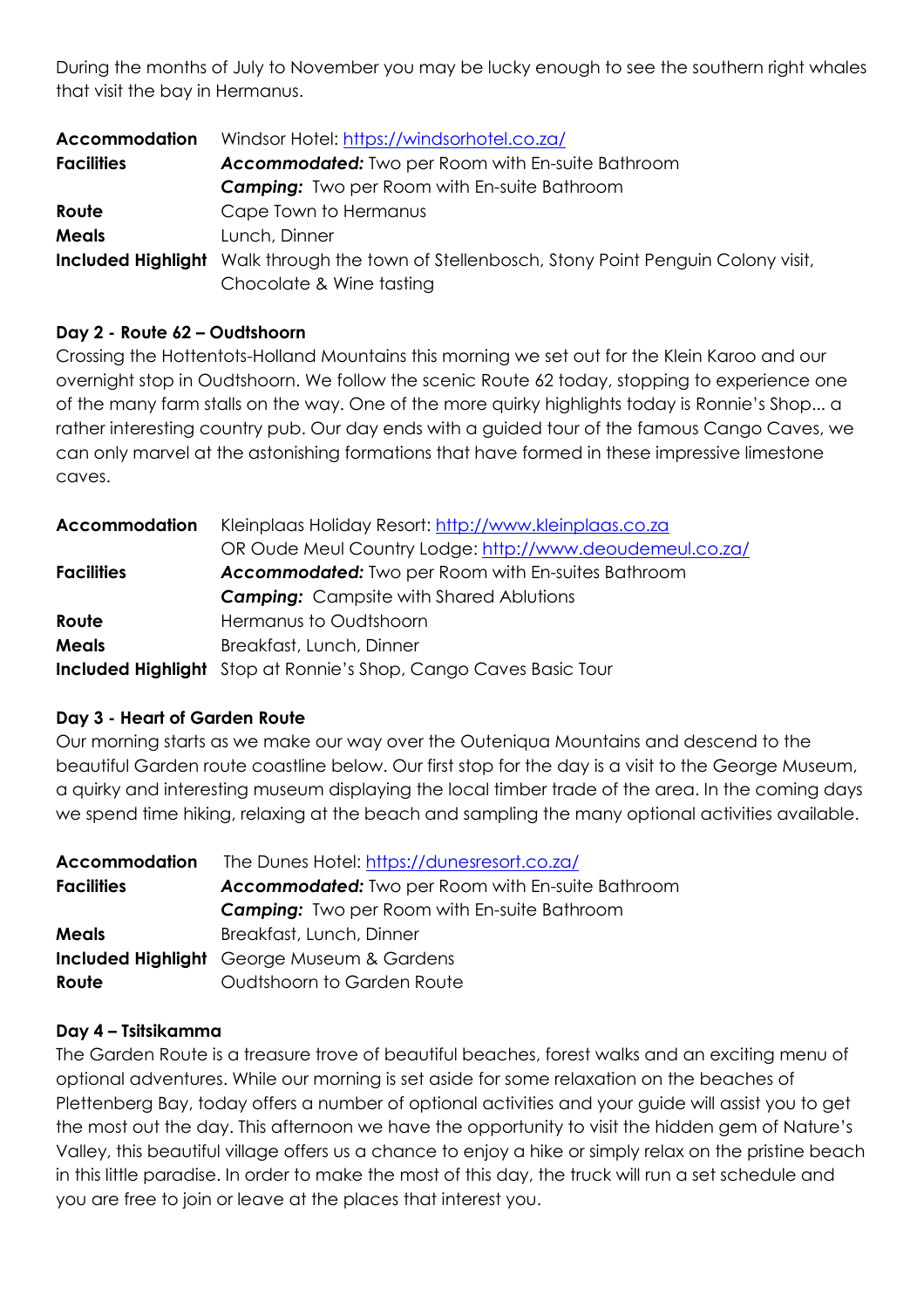| <b>Accommodation</b>      | <b>Accommodated:</b> Tsitsikamma Cottages: http://www.tsitsikamma.net/ |  |  |
|---------------------------|------------------------------------------------------------------------|--|--|
|                           | OR: Tsitsikamma Village Inn: https://www.tsitsikammavillageinn.co.za/  |  |  |
|                           | <b>Camping:</b> Tsitsikamma Cottages: http://www.tsitsikamma.net/      |  |  |
|                           | OR Tube 'n Axe: http://tubenaxe.co.za/                                 |  |  |
| <b>Facilities</b>         | <b>Accommodated:</b> Two per Room with En-suites Bathroom              |  |  |
|                           | <b>Camping:</b> Campsite with Shared Ablutions                         |  |  |
| Route                     | Wilderness to Tsitsikamma                                              |  |  |
| <b>Meals</b>              | Breakfast, Lunch, Dinner                                               |  |  |
| <b>Included Highlight</b> | Natures Valley Nature Walk                                             |  |  |
| <b>Optional Activity</b>  | Township Tour, Ocean Safaris, Sea Kayaking, Monkeyland,                |  |  |
|                           | Birds of Eden and Bloukrans Bungee Jump                                |  |  |

#### **Day 5 - Tsitsikamma**

Tsitsikamma National Park is one of South Africa's premier marine reserves and this morning we set out to explore the rugged coastline on foot. Our hike along the Waterfall Trail sees us cover the first section of the world renowned Otter Trail, this is not an easy hike and those who prefer a more leisurely option can make use of the boardwalks to the Storms River Mouth.

We return after our hike and you will have the opportunity to book the Woodcutters Journey in the afternoon – experiencing the uniqueness of the Tsitsikamma biome and learning about the history of the area and it's indigenous fauna & flora.

| <b>Accommodation</b>      | Accommodated: Tsitsikamma Cottages: http://www.tsitsikamma.net/      |  |  |
|---------------------------|----------------------------------------------------------------------|--|--|
|                           | OR_Tsitsikamma Village Inn: https://www.tsitsikammavillageinn.co.za/ |  |  |
|                           | <b>Camping:</b> Tsitsikamma Cottages: http://www.tsitsikamma.net/    |  |  |
|                           | OR Tube 'n Axe: http://tubenaxe.co.za/                               |  |  |
| <b>Facilities</b>         | <b>Accommodated:</b> Two per Room with En-suites Bathroom            |  |  |
|                           | <b>Camping:</b> Campsite with Shared Ablutions                       |  |  |
| <b>Meals</b>              | Breakfast, Lunch, Dinner                                             |  |  |
| <b>Included Highlight</b> | Tsitsikamma National Park entrance and hike with your guide          |  |  |
| <b>Optional Activity</b>  | Treetop canopy tours, Woodcutters Journey                            |  |  |
|                           |                                                                      |  |  |

#### **Day 6 - Greater Addo Elephant National Park area**

This morning we set out for the Eastern Cape and the Addo National Park. We make a stop this morning in the surfing mecca of Jeffrey's Bay, famous for its waves. You have the opportunity to visit the small surfing museum, catch a quick wave or simply enjoy a cup of coffee overlooking these famous waves. This afternoon we will make our first visit to seek the elephants after which Addo is named.

| <b>Accommodation</b> | Kudu Ridge Lodge: http://www.kuduridge.co.za                                                       |  |  |
|----------------------|----------------------------------------------------------------------------------------------------|--|--|
| <b>Facilities</b>    | <b>Accommodated:</b> Two per permanent tent with En-suite Bathroom                                 |  |  |
|                      | <b>Camping:</b> Campsite with Shared Ablutions                                                     |  |  |
| Route                | Tsitsikamma National Park to Addo Elephant National Park                                           |  |  |
| <b>Meals</b>         | Breakfast, Lunch, Dinner                                                                           |  |  |
|                      | <b>Included Highlight</b> Jeffrey's Bay and an afternoon game drive (safari) in Addo National Park |  |  |
|                      | (in the overland truck)                                                                            |  |  |